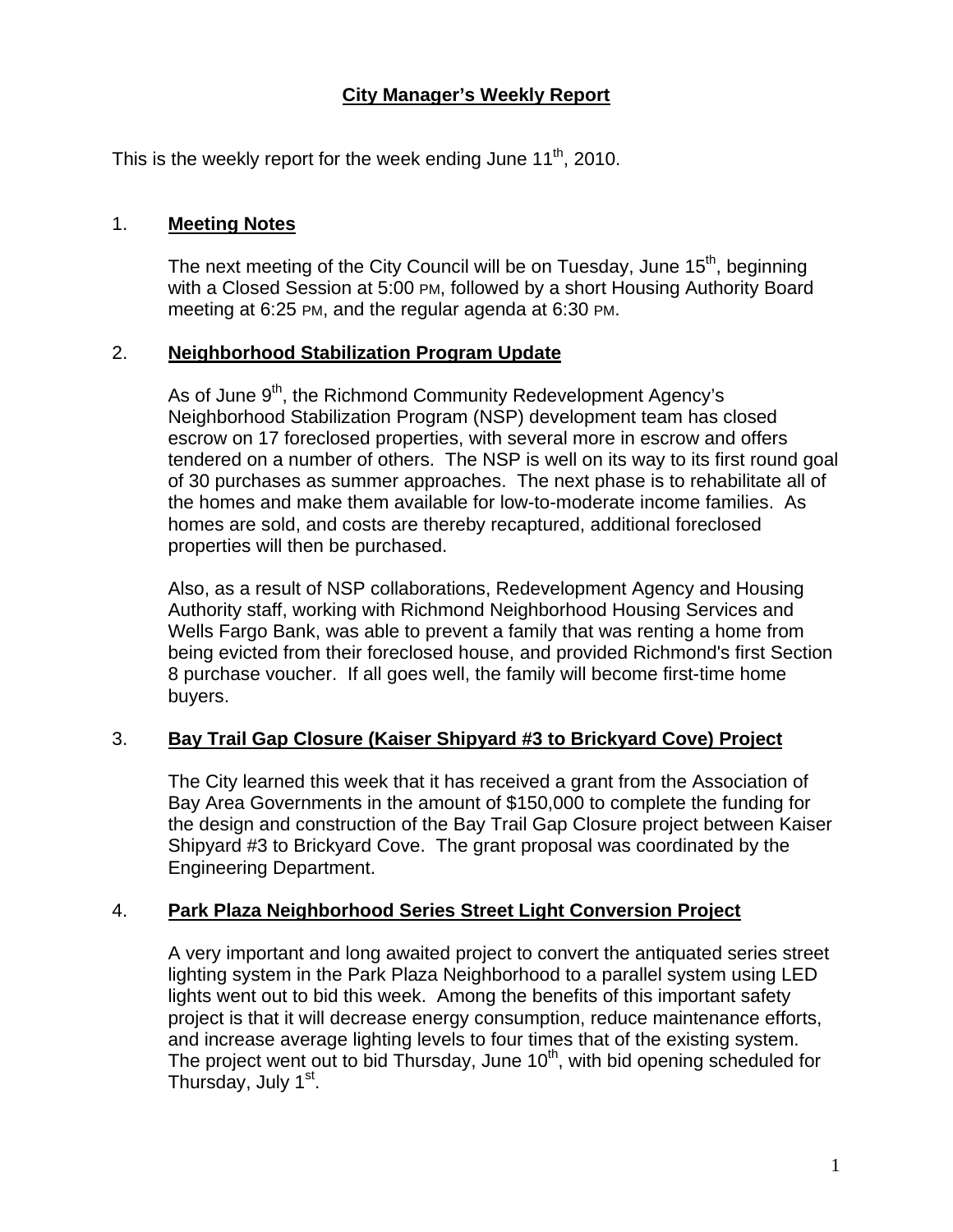## 5. **Save the Date for the Grand Reopening of the Plunge**

The grand reopening of the Plunge is scheduled for Saturday, August  $14<sup>th</sup>$ , with the ribbon cutting ceremonies scheduled to begin at 11:00 AM and the pool open for public swimming at 1:00 PM.

#### 6. **Union Pacific Fencing Project**

This past week, the City Manager, City Attorney and Public Works staff met with representatives from the Union Pacific Railroad, Capitol Corridor Joint Public Authority (JPA) and Amtrak to discuss the proposed installation by Union Pacific of pedestrian deterrent fencing along the railroad corridor on Carlson Boulevard from Broadway to Bayview Avenue. Erection of this fencing is being funded by a federal safety grant secured by the Capitol Corridor JPA. While details are still to be worked out, staff believes that the fence can be a significant improvement to public safety and aesthetics by eliminating access to the tracks and reducing opportunities for graffiti. A site visit is scheduled for June  $29<sup>th</sup>$  to go over the installation details.

### 7. **Richmond YouthBUILD Program**

Nine young adults who were previous high school drop-outs, ages 18 to 24, that have been working in the Richmond YouthBUILD program since last October, have completed the requirements to receive industry-recognized certifications in carpentry, electrical, painting and facilities maintenance. In addition, they have completed the credit requirements and passed the required examinations to receive their high school diplomas or GED certificates.

The graduation ceremonies are scheduled for 10:00 AM, Friday, June 18<sup>th</sup>, at the YouthBUILD vocational facility, 636 Spring Street (Spring Street runs parallel to the railroad tracks where Cutting Boulevard crosses Carlson Boulevard), and the public is invited to attend. Those planning to attend should RSVP to Itzamariel "Itza" Gonzalez at (510) 307-8021.

### 8. **Via Verdi Sinkhole Update – Major Step Completed in Constructing Temporary Bypass**

Negotiations with the Rolling Hills Memorial Park cemetery trust for "permission to enter" for construction of an emergency two-lane access road that bypasses the sinkhole area were completed this week and an agreement was executed today. This helps pave the way (pun intended) for the start of construction of this access road for which a contract has already been awarded.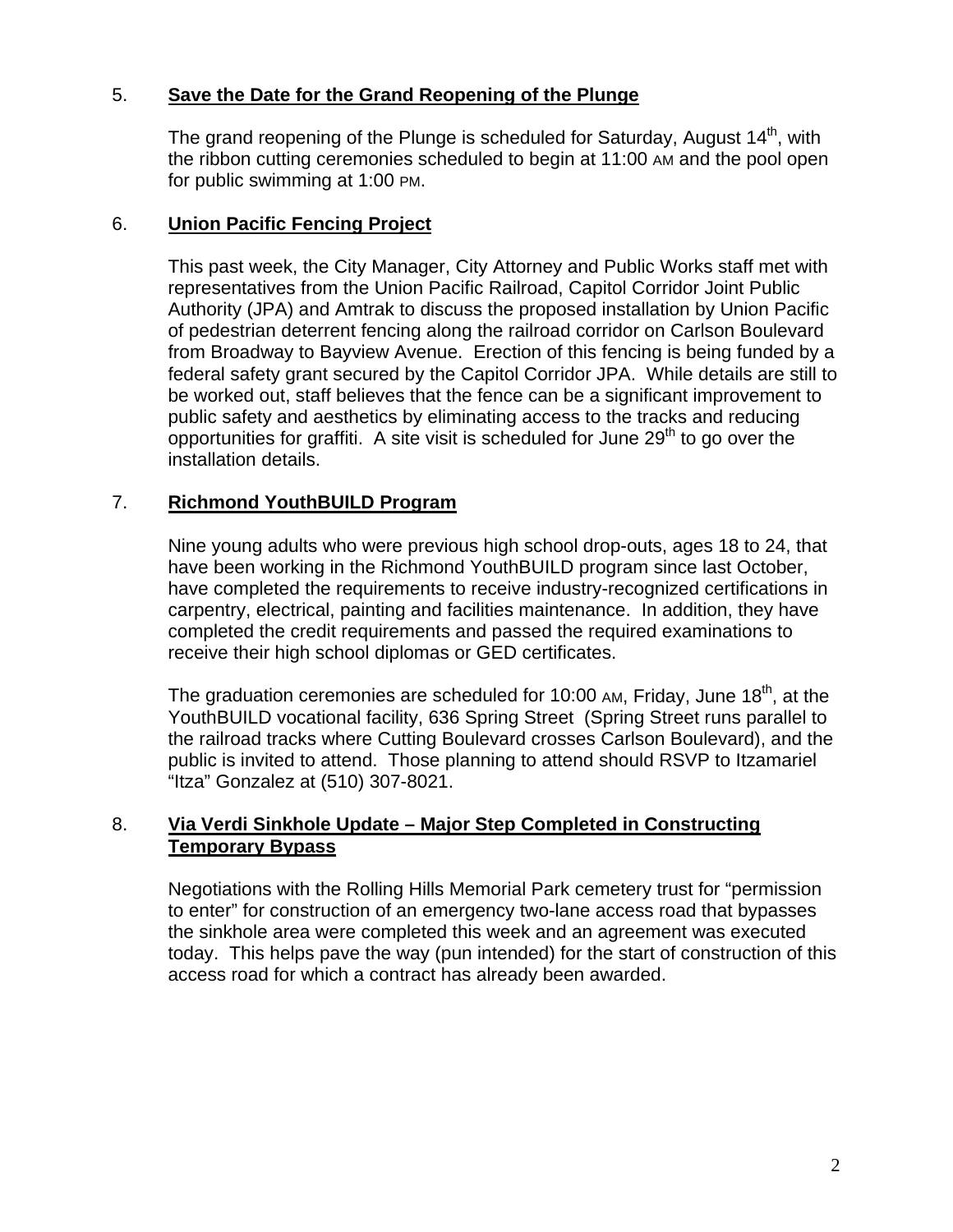## 9. **Engineering Services Twitter Update**

Twitter postcard notifications were sent to those property owners and others affected by construction from the Carlson Boulevard Improvements Project and the 2009/2010 Pavement Rehabilitation Project. Progress on these and other Engineering Services projects can be at monitored at [http://twitter.com/CoR\\_Engineering](http://twitter.com/CoR_Engineering).

#### 10. **The Ground Zero Initiative**

The third Ground Zero Initiative (GZI) event was held Saturday, June  $5<sup>th</sup>$ , at the Nevin Recreation Center and Park with more than 250 community members attending the event. GZI is a grass roots movement that provides immediate help to communities in Richmond where gun violence is prevalent. With an initial outreach into a targeted area, ONS staff, local pastors and volunteers ask residents to identify and voice their neighborhood's resource needs. The information is then collected and organized, and follow-up telephone calls are made to advise residents where the requested resources can be found in local nearby churches. There are currently more than 164 registered churches in the City of Richmond. These churches can be viable resource outlets for susceptible individuals and communities. While providing targeted outreach in these neighborhoods to those most likely to be involved with and/or confronted by gun violence, relationship building occurs, and an offer of care and support is provided.

Each GZI event concludes with a community block party which includes live music, free food, and jumpers for kids. Thanks go to the Richmond Public Works Department and the Richmond Police Department for their support at the event.

#### 11. **Office of Neighborhood Safety/RPAL Camping Trip**

On June 4<sup>th</sup>, the Office of Neighborhood Safety (ONS), in collaboration with Richmond PAL, took 10 high-risk youth and young adults from North Richmond camping at Camp Lodestar about 30 minutes east of Pine Grove, California.

ONS Neighborhood Change Agents accompanied the youth on this two-day excursion where the participants were able to use the experience to relax away from the every day drama, fear and level of violence experienced in North Richmond. Participants also engaged in intensive life skills and character/leadership development activities. Nine out of the 10 participants had never been camping before. This trip was a reward for all of their hard work in the One Richmond pre-employment project.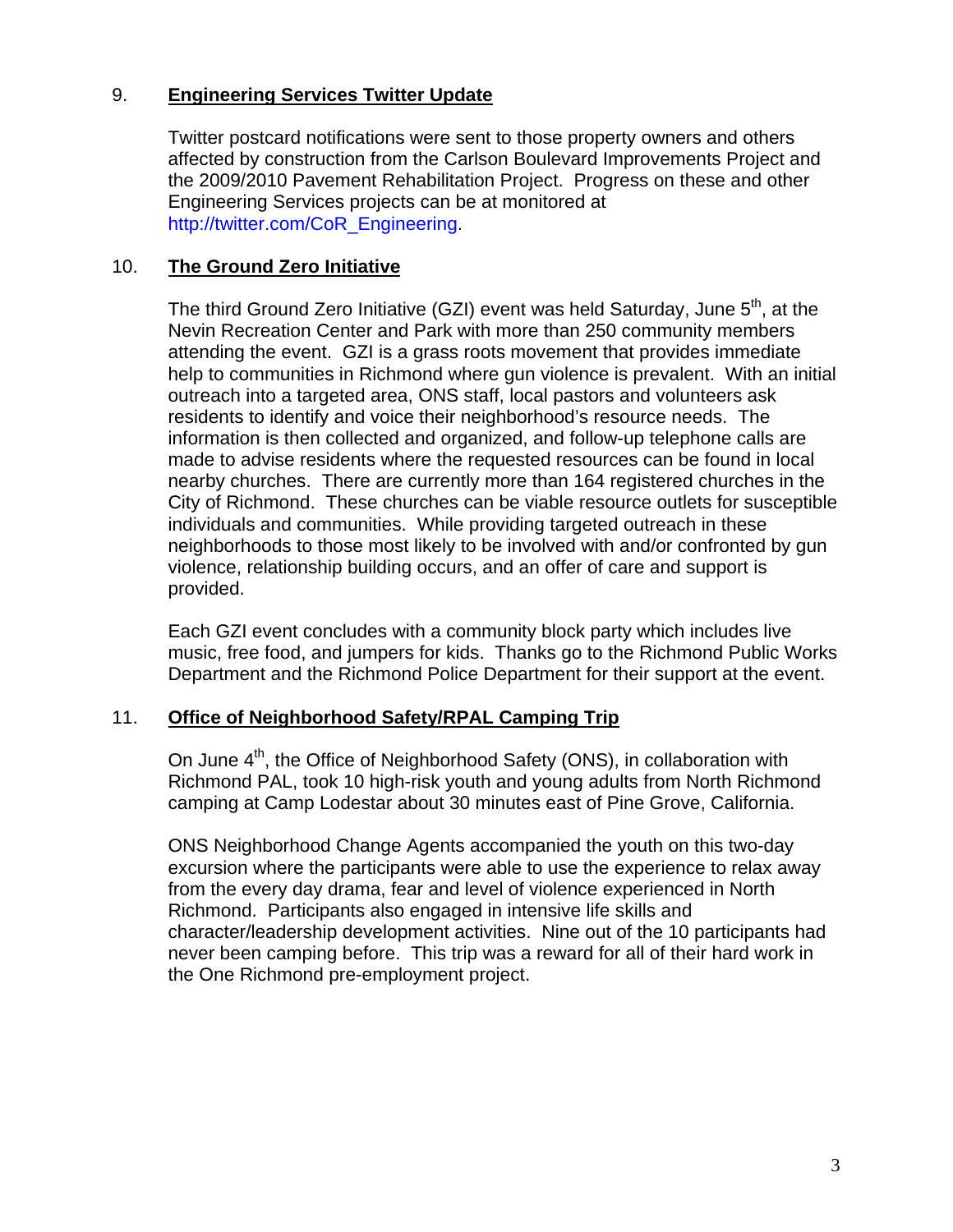# 12. **Office of Neighborhood Safety's Partnership with the Parchester Village Community**

ONS staff, working with retired San Quentin Lieutenant Vernell Crittendon, hosted two-hour workshops introducing the youth of Parchester Village and Crescent Park to the San Quentin R.E.A.L Choices program. The R.E.A.L Choices prevention program helps kids to better appreciate, understand and experience what healthy choices are and the potential consequences of unhealthy choices. A total of six workshops and tours are scheduled for San Quentin State Prison's Outreach Prison Program through the end of August 2010. At the conclusion of this effort, a graduation ceremony for the participants will be held for those that have completed the program. The graduation is scheduled for August 14<sup>th</sup>.

Six Parchester Village youth also participated in a bowling excursion facilitated by ONS Peace Keepers. This was a collaborative effort with The Fighting Back Partnership of Solano County.

# 13. **Public Works Updates**

- The Streets Paving Crew completed the grinding clean-up and sealing of cracks on Macdonald Avenue from Garrard Boulevard to  $6<sup>th</sup>$  Street this week. Starting next Monday, Public Works will initiate the resurfacing work of this area.
- The Parks Division completed the installation of a solar lighting system for the Atchison Village basketball court and the conventional lighting system for the Lamoine Park pathway this past week.
- Work continues on the Main Library roof parapet to prevent water leaks. The new Bayview library floor is completed and this facility is scheduled to reopen on Monday, June 14<sup>th</sup>.

# 14. **Recreation Highlights**

- Softball League: The co-ed adult softball league began on June  $2^{nd}$ . Games are played at Nicholl Park every Wednesday and Thursday at 5:10 PM.
- **Basketball Playoffs: Basketball playoffs will be held at the Recreation** Complex on June 11<sup>th</sup> at 6:00 PM for the 21 and under Young Men's Basketball teams. The winner will represent the Recreation Department in the Richmond Recreation City-Wide Championship game next week.
- Father's Day Celebration: The Recreation Department's Disabled Persons Recreation Center will hold a special Father's Day Celebration and gift presentation the evening of June  $16<sup>th</sup>$  from 5:30 PM to 7:30 PM.